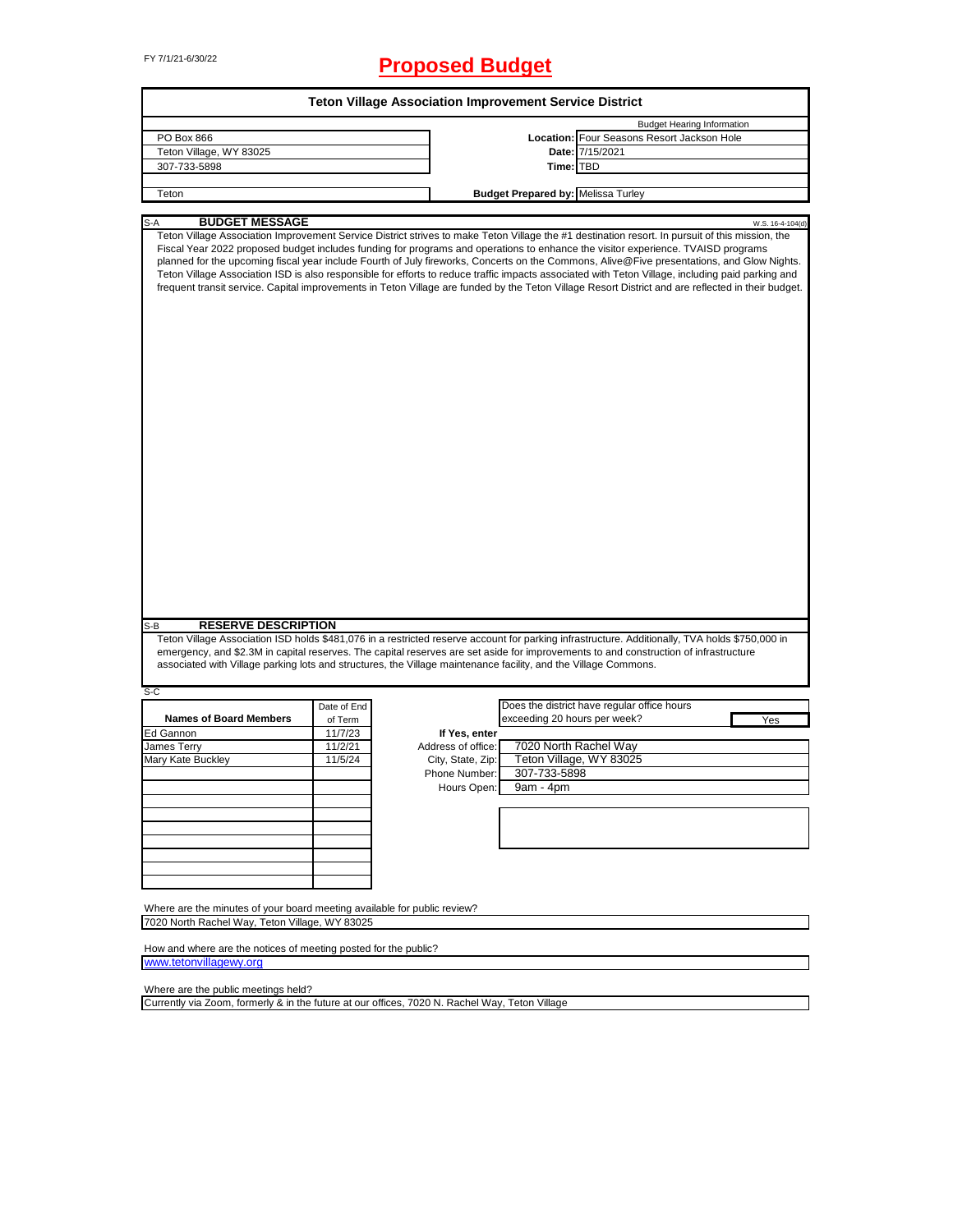#### **PROPOSED BUDGET SUMMARY**

|       | <b>OVERVIEW</b>                                             | 2019-2020<br>Actual | 2020-2021<br>Estimated | 2021-2022<br>Proposed | Pending<br>Approval |
|-------|-------------------------------------------------------------|---------------------|------------------------|-----------------------|---------------------|
|       |                                                             |                     |                        |                       |                     |
| $S-1$ | <b>Total Budgeted Expenditures</b>                          | \$2,777,218         | \$2,773,304            | \$3,347,162           |                     |
| $S-2$ | <b>Total Principal to Pay on Debt</b>                       | \$200.090           | \$171.551              | \$47.200              |                     |
| $S-3$ | <b>Total Change to Restricted Funds</b>                     | \$660,535           | \$0 <sub>1</sub>       | \$8,507               |                     |
|       |                                                             |                     |                        |                       |                     |
| $S-4$ | <b>Total General Fund and Forecasted Revenues Available</b> | \$4,368,717         | \$4,954,588            | \$5.444.539           |                     |
|       |                                                             |                     |                        |                       |                     |
| $S-5$ | Amount requested from County Commissioners                  | \$0                 | \$0 <sub>1</sub>       |                       |                     |
|       |                                                             |                     |                        |                       |                     |
| $S-6$ | <b>Additional Funding Needed:</b>                           |                     |                        |                       |                     |

| <b>REVENUE SUMMARY</b> |                                              | 2019-2020   | 2020-2021   | 2021-2022                                              | Pending                                                                                                                        |
|------------------------|----------------------------------------------|-------------|-------------|--------------------------------------------------------|--------------------------------------------------------------------------------------------------------------------------------|
|                        |                                              | Actual      | Estimated   | Proposed                                               | Approval                                                                                                                       |
|                        |                                              |             |             |                                                        |                                                                                                                                |
| $S-7$                  | <b>Operating Revenues</b>                    | \$1,878,442 | \$2,560,584 | \$2,241,995                                            | <u>istorialistika k</u>                                                                                                        |
| $S-8$                  | Tax levy (From the County Treasurer)         | \$0         | \$0         | \$0                                                    |                                                                                                                                |
| S-9                    | <b>Government Support</b>                    | \$1,233,684 | \$1,184,337 | \$1,160,650                                            | <u> Karl Sara</u>                                                                                                              |
| $S-10$                 | <b>Grants</b>                                | \$0         | \$0         | \$0                                                    | e de la provincia de la provincia de la provincia de la provincia de la provincia de la provincia de la provin<br>Constituidad |
| $S-11$                 | Other County Support (Not from Co. Treas.)   | \$0         | \$0         | \$0                                                    |                                                                                                                                |
| $S-12$                 | <b>Miscellaneous</b>                         | \$81.024    | \$34,100    | \$32,000                                               | <u> Harrison (</u>                                                                                                             |
| $S-13$                 | <b>Other Forecasted Revenue</b>              | \$0         | \$0         | \$0                                                    | ni dhe                                                                                                                         |
|                        |                                              |             |             |                                                        |                                                                                                                                |
| $S-14$                 | <b>Total Revenue</b>                         | \$3,193,150 | \$3,779,021 | \$3,434,645                                            |                                                                                                                                |
|                        | FY 7/1/21-6/30/22                            |             |             | Teton Village Association Improvement Service District |                                                                                                                                |
|                        | <b>EXPENDITURE SUMMARY</b>                   | 2019-2020   | 2020-2021   | 2021-2022                                              | Pending                                                                                                                        |
|                        |                                              | Actual      | Estimated   | Proposed                                               | Approval                                                                                                                       |
|                        |                                              |             |             |                                                        |                                                                                                                                |
| $S-15$                 | <b>Capital Outlay</b>                        | \$0         | \$0         | \$0                                                    | 11                                                                                                                             |
| $S-16$                 | Interest and Fees On Debt                    | \$6.622     | \$6.366     | \$1.180                                                | <u>Mille Sa</u>                                                                                                                |
| $S-17$                 | Administration                               | \$246,007   | \$223,097   | \$287,146                                              | <u>simon ka</u>                                                                                                                |
| $S-18$                 | <b>Operations</b>                            | \$2,293,630 | \$2,321,048 | \$2,816,607                                            | <u> Kalendari (K. 1989)</u>                                                                                                    |
| $S-19$                 | <b>Indirect Costs</b>                        | \$230,959   | \$222,793   | \$242.229                                              | <u> Hillen Miller Son</u>                                                                                                      |
| S-20R                  | <b>Expenditures paid by Reserves</b>         | \$0         | \$0         | \$0                                                    |                                                                                                                                |
| $S-20$                 | <b>Total Expenditures</b>                    | \$2,777,218 | \$2,773,304 | \$3,347,162                                            | <u> Kalendari (Kalendari </u>                                                                                                  |
|                        |                                              |             |             |                                                        |                                                                                                                                |
|                        | <b>DEBT SUMMARY</b>                          | 2019-2020   | 2020-2021   | 2021-2022                                              | Pending                                                                                                                        |
|                        |                                              | Actual      | Estimated   | Proposed                                               | Approval                                                                                                                       |
|                        |                                              |             |             |                                                        |                                                                                                                                |
| $S-21$                 | <b>Principal Paid on Debt</b>                | \$200,090   | \$171,551   | \$47,200                                               | <u> Karlin Barat (</u>                                                                                                         |
|                        |                                              |             |             |                                                        |                                                                                                                                |
|                        | <b>CASH AND INVESTMENTS</b>                  | 2019-2020   | 2020-2021   | 2021-2022                                              | Pending                                                                                                                        |
|                        |                                              | Actual      | Estimated   | Proposed                                               | Approval                                                                                                                       |
|                        |                                              |             |             |                                                        |                                                                                                                                |
| $S-22$                 | <b>TOTAL GENERAL FUNDS</b>                   | \$1,175,567 | \$1,175,567 | \$2,009,894                                            | <u> Hillisson (Sala</u>                                                                                                        |
|                        |                                              |             |             |                                                        |                                                                                                                                |
|                        | <b>Summary of Reserve Funds</b>              |             |             |                                                        |                                                                                                                                |
| $S-23$                 | <b>Beginning Balance in Reserve Accounts</b> |             |             |                                                        |                                                                                                                                |

S-27 **Amount to be added**<br>S-28 **a.** Sinking and Debt Se S-28 a. Sinking and Debt Service Funds \$0 \$0 \$0 \$0

S-24 a. Sinking and Debt Service Funds<br>
S-25 b. Reserves b. Reserves S-25 b. Reserves \$2,862,034 \$3,522,569 \$3,522,569 \$ S-26 c. Bond Funds  $\begin{bmatrix} 50 \\ 0 \end{bmatrix}$   $\begin{bmatrix} 50 \\ 50 \end{bmatrix}$   $\begin{bmatrix} 50 \\ 50 \end{bmatrix}$   $\begin{bmatrix} 50 \\ 50 \end{bmatrix}$ Total Reserves (a+b+c)  $$3,522,569$   $$3,522,569$   $$3,522,569$ S-29 b. Reserves \$660,535 \$0 \$8,507 \$8,507  $S-30$  c. Bond Funds  $S-30$   $S0$   $S0$   $S0$   $S0$ **Total to be added (a+b+c)**  $$660,535$   $$0$  \$8,507 S-31 **Subtotal** \$3,522,569 \$3,522,569 \$3,531,076 \$3,531,076 S-32 **Less Total to be spent** \$0 \$0 \$0 \$0 S-33 **TOTAL RESERVES AT END OF FISCAL YEAR** \$3,522,569 \$3,522,569 \$3,522,569 \$3,531,076 \$3,531,076

*End of Summary*

*Budget Officer / District Official (if not same as "Submitted by")*

Date adopted by Special District

Teton Village, WY 83025 **DISTRICT ADDRESS:** PO Box 866 **PREPARED BY:** Melissa Turley

**DISTRICT PHONE:** 307-733-5898

1/23/19 *Form approved by Wyoming Department of Audit, Public Funds Division Prepared in compliance with the Uniform Municipal Fiscal Procedures Act (W.S. 16-4-101 through 124) as it applies.*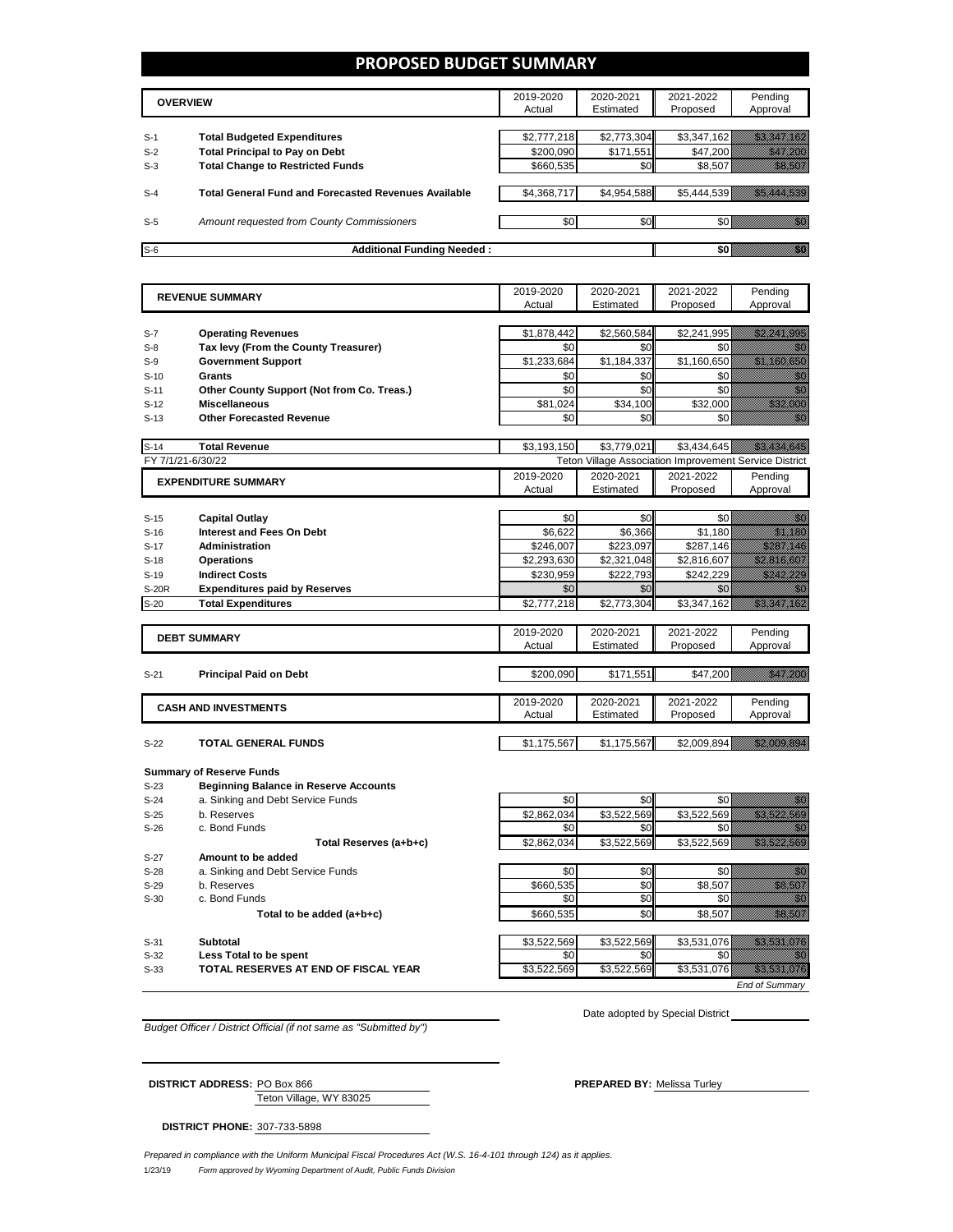Teton Village Association Improvement Service District **NAME OF DISTRICT/BOARD**

**FYE** 6/30/2022

|                  | <b>PROPERTY TAXES AND ASSESSMENTS</b>                                         |                                 |                     |                        |                       |                                                                                                                                                                                                                                  |
|------------------|-------------------------------------------------------------------------------|---------------------------------|---------------------|------------------------|-----------------------|----------------------------------------------------------------------------------------------------------------------------------------------------------------------------------------------------------------------------------|
|                  |                                                                               |                                 |                     |                        |                       |                                                                                                                                                                                                                                  |
|                  |                                                                               | <b>DOA Chart</b><br>of Accounts | 2019-2020<br>Actual | 2020-2021<br>Estimated | 2021-2022<br>Proposed | Pending<br>Approval                                                                                                                                                                                                              |
| $R-1$            | <b>Property Taxes and Assessments Received</b>                                |                                 |                     |                        |                       |                                                                                                                                                                                                                                  |
| $R-1.1$          | Tax Levy (From the County Treasurer)                                          | 4001                            |                     |                        |                       |                                                                                                                                                                                                                                  |
| $R-1.2$          | Other County Support (see note on the right)                                  | 4005                            |                     |                        |                       |                                                                                                                                                                                                                                  |
|                  | <b>FORECASTED REVENUE</b>                                                     |                                 |                     |                        |                       |                                                                                                                                                                                                                                  |
|                  |                                                                               |                                 |                     |                        |                       |                                                                                                                                                                                                                                  |
|                  |                                                                               | <b>DOA Chart</b><br>of Accounts | 2019-2020<br>Actual | 2020-2021<br>Estimated | 2021-2022<br>Proposed | Pending<br>Approval                                                                                                                                                                                                              |
| $R-2$            | <b>Revenues from Other Governments</b>                                        |                                 |                     |                        |                       |                                                                                                                                                                                                                                  |
| $R - 2.1$        | State Aid                                                                     | 4211                            |                     |                        |                       |                                                                                                                                                                                                                                  |
|                  | R-2.2 Additional County Aid (non-treasurer)                                   | 4237                            |                     |                        |                       |                                                                                                                                                                                                                                  |
|                  | R-2.3 City (or Town) Aid                                                      | 4237                            |                     |                        |                       |                                                                                                                                                                                                                                  |
| R-2.4            | <b>TVRD</b><br>Other (Specify)                                                | 4237                            | \$1,233,684         | \$1,184,337            | \$1,160,650           |                                                                                                                                                                                                                                  |
| $R-2.5$          | <b>Total Government Support</b>                                               |                                 | \$1,233,684         | \$1,184,337            | \$1,160,650           | <u> Elizabeth Charles Charles Charles Charles Charles Charles Charles Charles Charles Charles Charles Charles Ch</u>                                                                                                             |
| $R-3$            | <b>Operating Revenues</b>                                                     |                                 |                     |                        |                       |                                                                                                                                                                                                                                  |
| $R - 3.1$        | <b>Customer Charges</b>                                                       | 4300                            |                     |                        |                       |                                                                                                                                                                                                                                  |
| R-3.2            | Sales of Goods or Services                                                    | 4300                            | \$1,231,468         | \$1,882,985            | \$1,551,195           | <u> Elizabeth Carlotta (</u>                                                                                                                                                                                                     |
|                  | R-3.3 Other Assessments                                                       | 4503                            | \$646,974           | \$677,599              | \$690,800             | <u>ti ka</u>                                                                                                                                                                                                                     |
| $R - 3.4$        | <b>Total Operating Revenues</b>                                               |                                 | \$1,878,442         | \$2,560,584            | \$2,241,995           | <u>Tillitek allmän</u>                                                                                                                                                                                                           |
| $R-4$            | Grants                                                                        |                                 |                     |                        |                       |                                                                                                                                                                                                                                  |
| $R - 4.1$        | <b>Direct Federal Grants</b>                                                  | 4201                            |                     |                        |                       |                                                                                                                                                                                                                                  |
|                  | R-4.2 Federal Grants thru State Agencies<br><b>Grants from State Agencies</b> | 4201<br>4211                    |                     |                        |                       |                                                                                                                                                                                                                                  |
| R-4.3            | <b>Total Grants</b>                                                           |                                 |                     |                        |                       |                                                                                                                                                                                                                                  |
| $R-4.4$<br>$R-5$ | <b>Miscellaneous Revenue</b>                                                  |                                 | \$0                 | \$0                    | \$0                   | e de la concellativa de la concellativa de la concellativa de la concellativa de la concellativa de la concell<br>Concellativa de la concellativa de la concellativa de la concellativa de la concellativa de la concellativa de |
| $R - 5.1$        | Interest                                                                      | 4501                            | \$54,546            | \$20,000               | \$16,000              | <u> Karl Barat Sara</u>                                                                                                                                                                                                          |
|                  | R-5.2 Other: Specify                                                          | 4500                            |                     |                        |                       |                                                                                                                                                                                                                                  |
| $R - 5.3$        | Other: See Additional                                                         |                                 | \$26,478            | \$14,100               | \$16,000              | <u> Mariji (</u>                                                                                                                                                                                                                 |
| $R - 5.4$        | <b>Total Miscellaneous</b>                                                    |                                 | \$81,024            | \$34,100               | \$32,000              | <u> Kalendari Se</u>                                                                                                                                                                                                             |
| $R - 5.5$        | <b>Total Forecasted Revenue</b>                                               |                                 | \$3,193,150         | \$3,779,021            | \$3,434,645           | a katika katika katika katika katika katika katika katika katika katika katika katika katika katika katika kat<br>Katika katika katika katika katika katika katika katika katika katika katika katika katika katika katika katik |
|                  |                                                                               |                                 |                     |                        |                       |                                                                                                                                                                                                                                  |
| $R-6$            | <b>Other Forecasted Revenue</b>                                               |                                 |                     |                        |                       |                                                                                                                                                                                                                                  |
| $R-6.1$          | a. Other past due as estimated by Co. Treas.                                  | 4004                            |                     |                        |                       |                                                                                                                                                                                                                                  |
| $R-6.2$          | b. Other forecasted revenue (specify):                                        |                                 |                     |                        |                       |                                                                                                                                                                                                                                  |
| $R-6.3$          |                                                                               | 4500                            |                     |                        |                       |                                                                                                                                                                                                                                  |
| $R-6.4$          |                                                                               | 4500                            |                     |                        |                       |                                                                                                                                                                                                                                  |
| $R-6.5$          |                                                                               |                                 |                     |                        |                       |                                                                                                                                                                                                                                  |
| $R-6.6$          | Total Other Forecasted Revenue (a+b)                                          |                                 | \$0                 | \$0                    | \$0                   | <u>Mill</u>                                                                                                                                                                                                                      |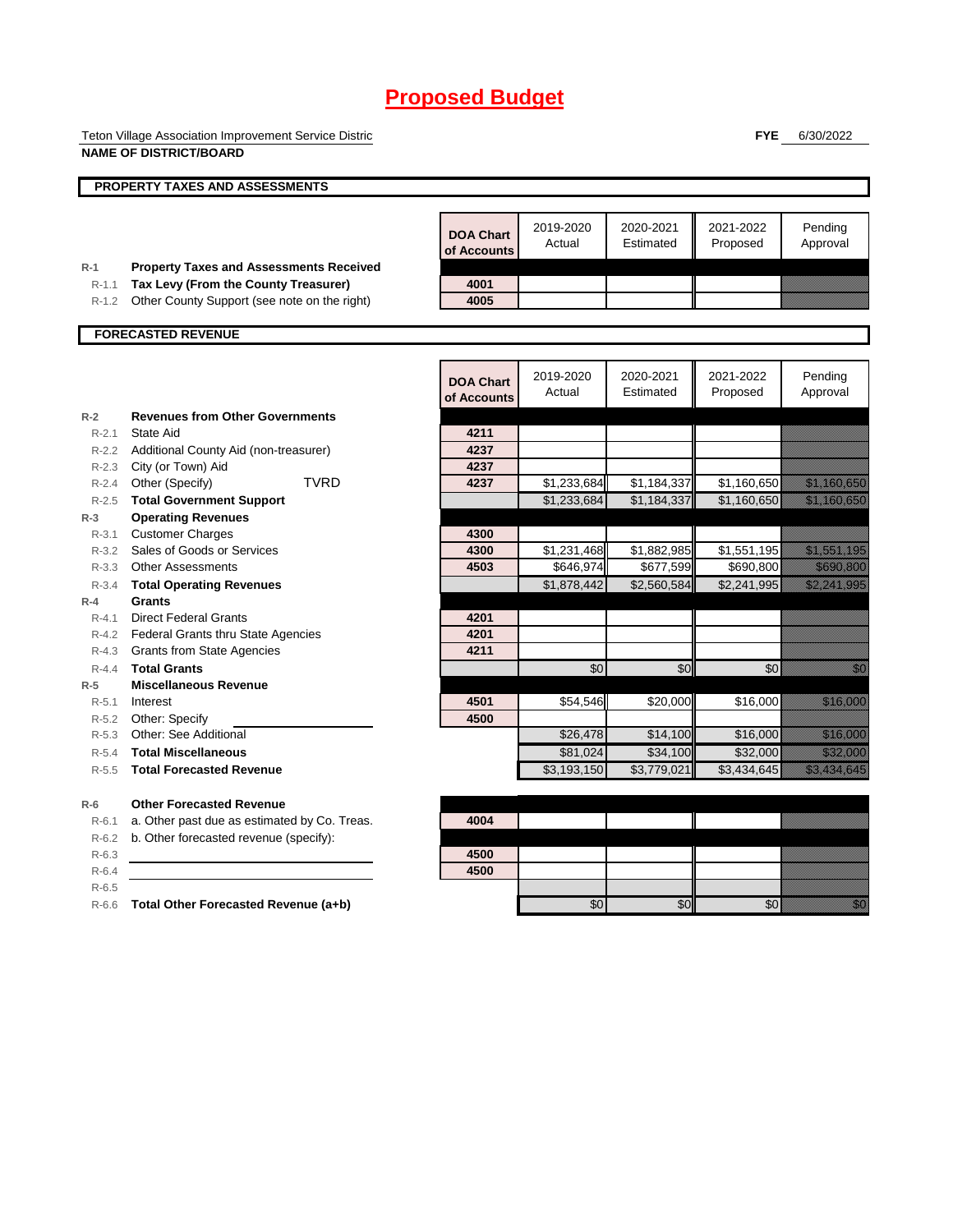### **NAME OF DISTRICT/BOARD**

#### **CAPITAL OUTLAY BUDGET**

|           |                             | vi nuuv |
|-----------|-----------------------------|---------|
| E-1       | <b>Capital Outlay</b>       |         |
| $E - 1.1$ | <b>Real Property</b>        | 6201    |
| $E - 1.2$ | Vehicles                    | 6210    |
| $E-1.3$   | Office Equipment            | 6211    |
| $E - 1.4$ | Other (Specify)             |         |
| $E - 1.5$ |                             | 6200    |
| $E - 1.6$ |                             | 6200    |
| $E - 1.7$ |                             |         |
| $E - 1.8$ | <b>TOTAL CAPITAL OUTLAY</b> |         |
|           |                             |         |

| <b>DOA Chart</b><br>of Accounts | 2019-2020<br>Actual | 2020-2021<br>Estimated | 2021-2022<br>Proposed | Pending<br>Approval |
|---------------------------------|---------------------|------------------------|-----------------------|---------------------|
|                                 |                     |                        |                       |                     |
| 6201                            |                     |                        |                       |                     |
| 6210                            |                     |                        |                       |                     |
| 6211                            |                     |                        |                       |                     |
|                                 |                     |                        |                       |                     |
| 6200                            |                     |                        |                       |                     |
| 6200                            |                     |                        |                       |                     |
|                                 |                     |                        |                       |                     |
|                                 |                     |                        |                       |                     |

#### **ADMINISTRATION BUDGET**

|           |                                         | <b>DOA Chart</b><br>of Accounts | 2019-2020<br>Actual | 2020-2021<br>Estimated | 2021-2022<br>Proposed | Pending<br>Approval                                                                                                                                                                                                             |
|-----------|-----------------------------------------|---------------------------------|---------------------|------------------------|-----------------------|---------------------------------------------------------------------------------------------------------------------------------------------------------------------------------------------------------------------------------|
| $E-2$     | <b>Personnel Services</b>               |                                 |                     |                        |                       |                                                                                                                                                                                                                                 |
| $E - 2.1$ | Administrator                           | 7002                            | \$70,500            | \$70,500               | \$74,700              | <u>ilikuwa kutoka mwaka wa Tanzania alikuwa mwiliozaliwa mwiliozaliwa mwiliozaliwa mwiliozaliwa mwiliozaliwa na </u>                                                                                                            |
| $E - 2.2$ | Secretary                               | 7003                            | \$55,945            | \$56,954               | \$60,954              | <u> Kabupatén</u>                                                                                                                                                                                                               |
| $E - 2.3$ | Clerical                                | 7004                            | \$9,025             | \$9,078                | \$9,302               | <u> Kalifornia (</u>                                                                                                                                                                                                            |
| $E - 2.4$ | Other (Specify)                         |                                 |                     |                        |                       |                                                                                                                                                                                                                                 |
| $E - 2.5$ |                                         | 7005                            |                     |                        |                       |                                                                                                                                                                                                                                 |
| $E - 2.6$ |                                         | 7005                            |                     |                        |                       |                                                                                                                                                                                                                                 |
| $E - 2.7$ |                                         |                                 |                     |                        |                       |                                                                                                                                                                                                                                 |
| $E-3$     | <b>Board Expenses</b>                   |                                 |                     |                        |                       |                                                                                                                                                                                                                                 |
| $E - 3.1$ | Travel                                  | 7011                            |                     |                        |                       |                                                                                                                                                                                                                                 |
| $E - 3.2$ | Mileage                                 | 7012                            |                     |                        |                       |                                                                                                                                                                                                                                 |
| $E - 3.3$ | Other (Specify)                         |                                 |                     |                        |                       |                                                                                                                                                                                                                                 |
| $E - 3.4$ | Meetings                                | 7013                            | \$4,200             | \$2,475                | \$12,000              | <u>elikuwa kutoka m</u>                                                                                                                                                                                                         |
| $E - 3.5$ | <b>Legal Notices</b>                    | 7013                            | \$130               | \$195                  | \$200                 | <u>till sta</u>                                                                                                                                                                                                                 |
| $E - 3.6$ |                                         |                                 |                     |                        |                       |                                                                                                                                                                                                                                 |
| $E-4$     | <b>Contractual Services</b>             |                                 |                     |                        |                       |                                                                                                                                                                                                                                 |
| $E - 4.1$ | Legal                                   | 7021                            | \$30,779            | \$24,000               | \$28,225              | a ang pag-ang ang pag-ang ang pag-ang ang pag-ang ang pag-ang ang pag-ang ang pag-ang ang pag-ang ang pag-ang<br>Pag-ang pag-ang pag-ang pag-ang pag-ang pag-ang pag-ang pag-ang pag-ang pag-ang pag-ang pag-ang pag-ang pag-an |
| $E-4.2$   | Accounting/Auditing                     | 7022                            | \$14,400            | \$14,600               | \$14,975              | <u>tika kuning ka</u>                                                                                                                                                                                                           |
| $E - 4.3$ | Other (Specify)                         |                                 |                     |                        |                       |                                                                                                                                                                                                                                 |
| $E-4.4$   | <b>District Engineer</b>                | 7023                            | \$2,627             | \$6,800                | \$8,800               | <u>tik ka</u>                                                                                                                                                                                                                   |
| $E-4.5$   | Professional Services, transpo planning | 7023                            | \$35,213            | \$17,000               | \$50,000              | <u> Karl Sara</u>                                                                                                                                                                                                               |
| $E-4.6$   |                                         |                                 |                     |                        |                       |                                                                                                                                                                                                                                 |
| $E-5$     | <b>Other Administrative Expenses</b>    |                                 |                     |                        |                       |                                                                                                                                                                                                                                 |
| $E - 5.1$ | <b>Office Supplies</b>                  | 7031                            | \$4,125             | \$4,420                | \$5,540               | <u> Karl Sara</u>                                                                                                                                                                                                               |
| $E - 5.2$ | Office equipment, rent & repair         | 7032                            | \$2,750             | \$2,900                | \$3,000               | <u> Mariji (</u>                                                                                                                                                                                                                |
| $E - 5.3$ | Education                               | 7033                            | \$3,498             | \$785                  | \$4,670               | <u>ti kalendari se</u>                                                                                                                                                                                                          |
| $E - 5.4$ | Registrations                           | 7034                            | \$1,840             | \$1,715                | \$2,530               | <u>ta ka</u>                                                                                                                                                                                                                    |
| $E-5.5$   | Other (Specify)                         |                                 |                     |                        |                       |                                                                                                                                                                                                                                 |
| $E - 5.6$ | Rent, Util, Bldg Mngmt                  | 7035                            | \$10,975            | \$11,675               | \$12,250              | <u> Karlin Mariji (</u>                                                                                                                                                                                                         |
| $E - 5.7$ |                                         | 7035                            |                     |                        |                       |                                                                                                                                                                                                                                 |
| $E - 5.8$ |                                         |                                 |                     |                        |                       |                                                                                                                                                                                                                                 |
| $E-6$     | <b>TOTAL ADMINISTRATION</b>             |                                 | \$246,007           | \$223,097              | \$287,146             | <u>ka kultura k</u>                                                                                                                                                                                                             |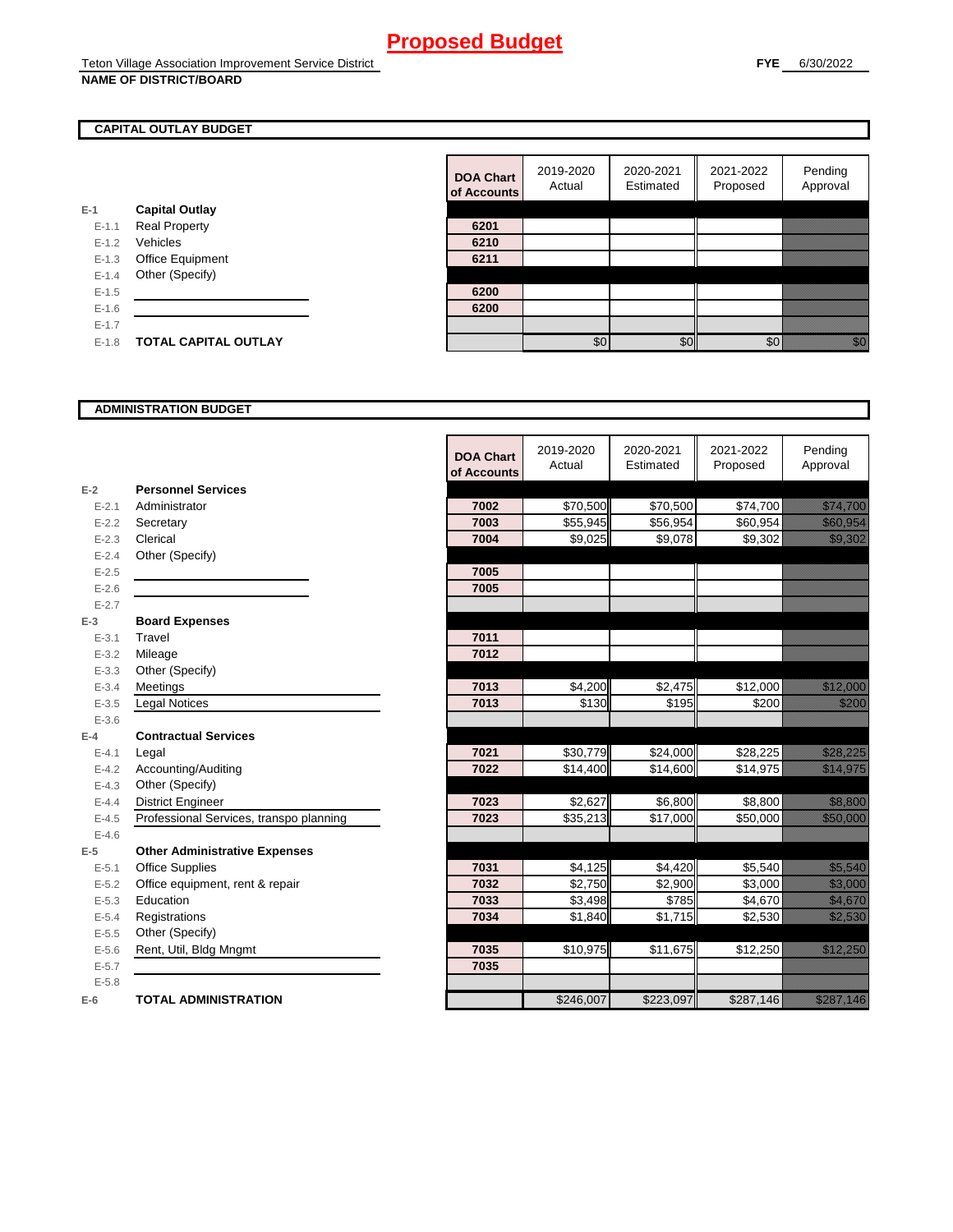#### **OPERATIONS BUDGET**

en de la familie de la familie de la familie de la familie de la familie de la familie de la familie de la fam<br>Décembre de la familie de la familie de la familie de la familie de la familie de la familie de la familie de

|           |                                        | <b>DOA Chart</b><br>of Accounts | 2019-2020<br>Actual | 2020-2021<br>Estimated | 2021-2022<br>Proposed | Pending<br>Approval                                                                                                    |
|-----------|----------------------------------------|---------------------------------|---------------------|------------------------|-----------------------|------------------------------------------------------------------------------------------------------------------------|
| $E-7$     | <b>Personnel Services</b>              |                                 |                     |                        |                       |                                                                                                                        |
| $E - 7.1$ | Wages--Operations                      | 7202                            | \$249,707           | \$247,000              | \$259,773             | a katika katika katika katika katika katika alifuwa na katika katika alifuwa na katika alifuwa na katika alifu         |
| $E - 7.2$ | <b>Service Contracts</b>               | 7203                            | \$0                 | \$0                    | \$0                   |                                                                                                                        |
| $E - 7.3$ | Other (Specify)                        |                                 |                     |                        |                       |                                                                                                                        |
| $E - 7.4$ |                                        | 7204                            |                     |                        |                       |                                                                                                                        |
| $E - 7.5$ |                                        | 7204                            |                     |                        |                       |                                                                                                                        |
| $E - 7.6$ |                                        |                                 |                     |                        |                       |                                                                                                                        |
| $E-8$     | <b>Travel</b>                          |                                 |                     |                        |                       |                                                                                                                        |
| $E - 8.1$ | Mileage                                | 7211                            |                     |                        |                       |                                                                                                                        |
| $E - 8.2$ | Other (Specify)                        |                                 |                     |                        |                       |                                                                                                                        |
| $E - 8.3$ |                                        | 7212                            |                     |                        |                       |                                                                                                                        |
| $E - 8.4$ |                                        | 7212                            |                     |                        |                       |                                                                                                                        |
| $E - 8.5$ |                                        |                                 |                     |                        |                       |                                                                                                                        |
| $E-9$     | <b>Operating supplies (List)</b>       |                                 |                     |                        |                       |                                                                                                                        |
| $E-9.1$   | Maint. & Parking                       | 7220                            | \$25,412            | \$61,340               | \$51,190              | <u>tionalisest</u>                                                                                                     |
| $E - 9.2$ |                                        | 7220                            |                     |                        |                       |                                                                                                                        |
| $E-9.3$   |                                        | 7220                            |                     |                        |                       |                                                                                                                        |
| $E - 9.4$ |                                        | 7220                            |                     |                        |                       |                                                                                                                        |
| $E - 9.5$ |                                        |                                 |                     |                        |                       |                                                                                                                        |
| $E-10$    | <b>Program Services (List)</b>         |                                 |                     |                        |                       |                                                                                                                        |
| $E-10.1$  | Marketing & Programs                   | 7230                            | \$274,618           | \$220,750              | \$421,334             | <u>eliteratur in den sta</u>                                                                                           |
| $E-10.2$  | <b>TDM</b>                             | 7230                            | \$8,881             | \$0                    | \$6,000               | <u> Karatika Ka</u>                                                                                                    |
| $E-10.3$  | Planning                               | 7230                            | \$16,874            | \$23,000               | \$80,000              | <u>tion and</u>                                                                                                        |
| $E-10.4$  |                                        | 7230                            |                     |                        |                       |                                                                                                                        |
| $E-10.5$  |                                        |                                 |                     |                        |                       |                                                                                                                        |
| $E-11$    | <b>Contractual Arrangements (List)</b> |                                 |                     |                        |                       |                                                                                                                        |
| $E-11.1$  | <b>Restroom Cleaning</b>               | 7400                            | \$9,585             | \$12,150               | \$13,095              | <u>i karatifan yang dipakai pada taun dipakai pada taun dipakai pada taun dipakai pada taun dipakai pada taun di</u>   |
| $E-11.2$  | Parking Ops                            | 7400                            | \$896,942           | \$885,100              | \$996,822             | <u> Karabashi Indonesia a Tarihin Azar</u>                                                                             |
| $E-11.3$  | Snow Removal                           | 7400                            | \$296,731           | \$269,839              | \$321,200             | a katalunggal sa katalunggal sa katalunggal sa katalunggal sa katalunggal sa katalunggal sa katalunggal sa kat         |
| $E-11.4$  | Transit                                | 7400                            | \$197,376           | \$204,666              | \$267,000             |                                                                                                                        |
| $E-11.5$  |                                        |                                 |                     |                        |                       |                                                                                                                        |
| $E-12$    | <b>Other operations (Specify)</b>      |                                 |                     |                        |                       |                                                                                                                        |
| $E-12.1$  | Utilities incl. snowmelt               | 7450                            | \$124,131           | \$132,135              | \$132,725             | <u>e de la provincia de la provincia de la provincia de la provincia de la provincia de la provincia de la provi</u>   |
| $E-12.2$  | Road, Lot, Common areas                | 7450                            | \$186,770           | \$258,972              | \$259,968             | <u>e de la construcción de la construcción de la construcción de la construcción de la construcción de la constru</u>  |
| $E-12.3$  | Property tax                           | 7450                            | \$6,603             | \$6,096                | \$7,500               | <u>tion and the community of the community of the community of the community of the community of the community of </u> |
| $E-12.4$  |                                        | 7450                            |                     |                        |                       |                                                                                                                        |
| $E-12.5$  |                                        |                                 |                     |                        |                       |                                                                                                                        |
| $E-13$    | <b>TOTAL OPERATIONS</b>                |                                 | \$2,293,630         | \$2,321,048            | \$2,816,607           | <u>Tillistin till sta</u>                                                                                              |
|           |                                        |                                 |                     |                        |                       |                                                                                                                        |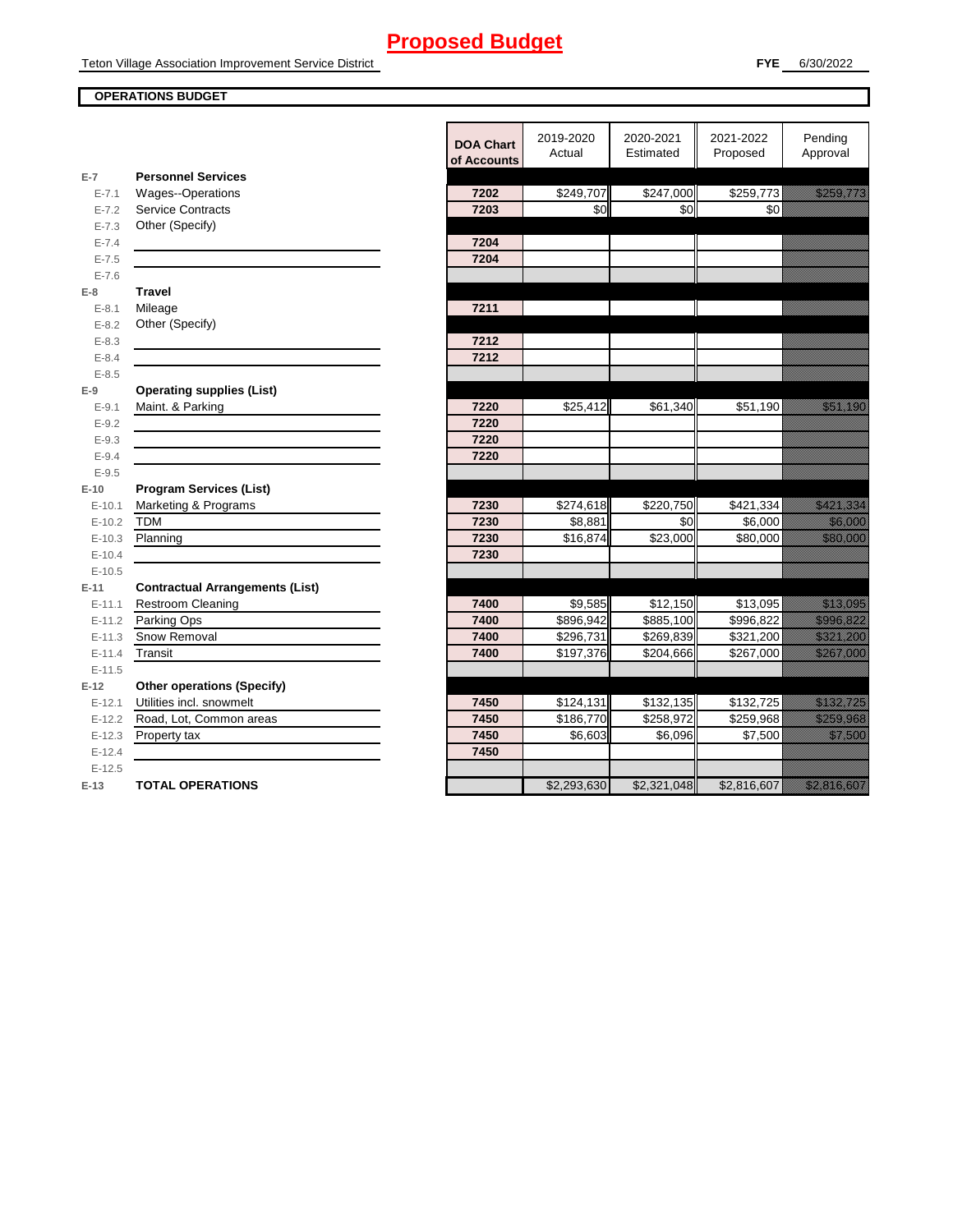Teton Village Association Improvement Service District

#### **FYE** 6/30/2022

#### **INDIRECT COSTS BUDGET**

|          |                               | <b>DOA Chart</b><br>of Accounts | 2019-2020<br>Actual | 2020-2021<br>Estimated | 2021-2022<br>Proposed | Pending<br>Approval                |
|----------|-------------------------------|---------------------------------|---------------------|------------------------|-----------------------|------------------------------------|
| $E-14$   | Insurance                     |                                 |                     |                        |                       |                                    |
| $E-14.1$ | Liability                     | 7502                            | \$33,862            | \$34,364               | \$34,600              | <u> Karl Sara</u>                  |
| $E-14.2$ | <b>Buildings and vehicles</b> | 7503                            | \$8,104             | \$9,059                | \$9,500               | <u> Karl Sara</u>                  |
| $E-14.3$ | Equipment                     | 7504                            |                     |                        |                       |                                    |
| $E-14.4$ | Other (Specify)               |                                 |                     |                        |                       |                                    |
| $E-14.5$ |                               | 7505                            |                     |                        |                       |                                    |
| $E-14.6$ |                               | 7505                            |                     |                        |                       |                                    |
| $E-14.7$ |                               |                                 |                     |                        |                       |                                    |
| $E-15$   | Indirect payroll costs:       |                                 |                     |                        |                       |                                    |
| $E-15.1$ | FICA (Social Security) taxes  | 7511                            | \$35,682            | \$32,900               | \$34,275              | <u> Karl Mariti Sarajan Saraja</u> |
| $E-15.2$ | <b>Workers Compensation</b>   | 7512                            | \$12,179            | \$8,000                | \$12,500              | <u> Hilliann ann an 197</u>        |
| $E-15.3$ | <b>Unemployment Taxes</b>     | 7513                            | \$526               | \$2,720                | \$2,100               | <u> Kalifornia (</u>               |
| $E-15.4$ | Retirement                    | 7514                            | \$74,804            | \$72,850               | \$75,750              | <u> Elizabeth Constantinople (</u> |
| $E-15.5$ | Health Insurance              | 7515                            | \$65,802            | \$62,900               | \$66,415              | <u> Karl Maria I</u>               |
| $E-15.6$ | Other (Specify)               |                                 |                     |                        |                       |                                    |
| $E-15.7$ | <b>Employee Benefits</b>      | 7516                            |                     |                        | \$7,089               | <u> Kalendari Serika</u>           |
| $E-15.8$ |                               | 7516                            |                     |                        |                       |                                    |
| $E-15.9$ |                               |                                 |                     |                        |                       |                                    |
|          |                               |                                 |                     |                        |                       |                                    |
| $E-17$   | <b>TOTAL INDIRECT COSTS</b>   |                                 | \$230,959           | \$222,793              | \$242,229             | <u> Kabupatèn Tanah Baga</u>       |

#### **DEBT SERVICE BUDGET**

| <b>DOA Chart</b><br>of Accounts | 2019-2020<br>Actual | 2020-2021<br>Estimated | 2021-2022<br>Proposed | Pending<br>Approval |
|---------------------------------|---------------------|------------------------|-----------------------|---------------------|
|                                 |                     |                        |                       |                     |
| 6401                            | \$200,090           | \$171,551              | \$47,200              |                     |
| 6410                            | \$6,622             | \$6,366                | \$1,180               |                     |
| 6420                            |                     |                        |                       |                     |
|                                 | \$206,712           | \$177,917              | \$48,380              |                     |

| D-1 |  | <b>Debt Service</b> |
|-----|--|---------------------|
|-----|--|---------------------|

D-1.1 **Principal** 

D-1.2 **Interest** 

D-1.3 **Fees** 

**D-2 TOTAL DEBT SERVICE**